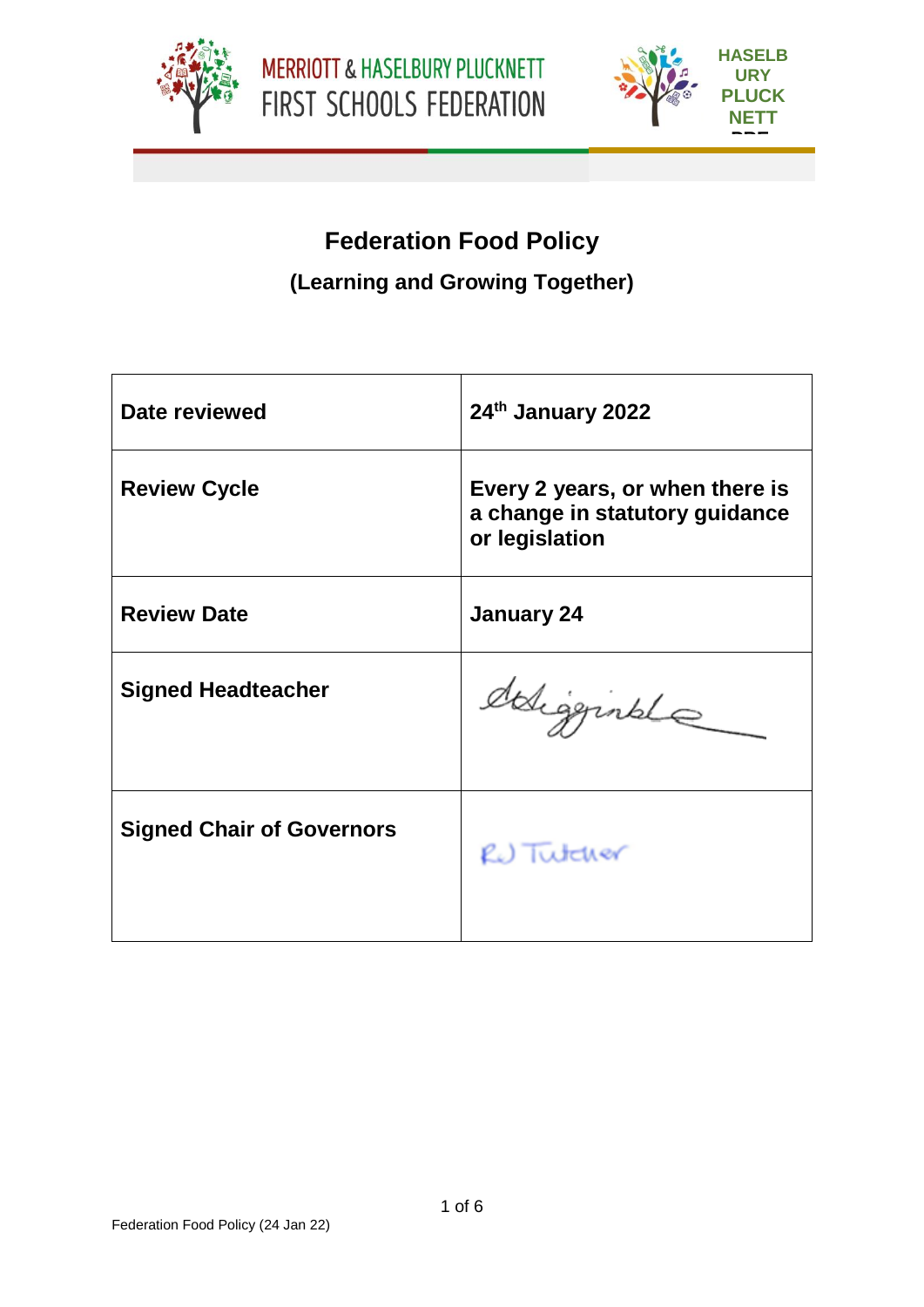



1. **Values and Ethos.** The Merriott and Haselbury Plucknett Federation is dedicated to creating an environment that promotes healthy eating and enabling pupils to make informed choices about the food they eat. Through a well-planned and taught curriculum, enrichment activities and encouragement and guidance with our food and drink provision, we aim to improve the health and wellbeing of children and foster a healthy respect for their bodies. At this school we believe a balanced healthy, nutritious diet is important for the development of a child's physical state, as well as for their intellectual abilities. Feeding the body with the proper nutrients helps fuel the mind to be more receptive to learning new skills. With this in place we can work towards our vision of 'learning and growing together'.

## 2. **Aims of the policy.**

- a. To enable pupils to make healthy food choices and the development of appropriate skills and attitudes through cross-curricular learning.
- b. To provide healthy food choices throughout the school day.
- c. To encourage a positive attitude to healthy eating for later life.
- d. To ensure food education plays a fundamental part in our curriculum.
- e. To develop a positive attitude to healthy lifestyles through all aspects of school life.

## 3. **Roles and Responsibilities**.

- a. It is the responsibility of the Headteacher and named health and safety governor to ensure that both staff and parents are informed about our policy, and that the policy is implemented effectively.
- b. All school staff, especially teachers and MDSAs, have a key role in influencing pupils' knowledge, skills and attitudes about food, so it is important that they are familiar with the heathy eating guidelines. MDSAs will provide guidance as required.
- c. The DT Food and Nutrition curriculum will be taught by teaching staff including Teachers, HLTAs, Tas / 1:1s or volunteers under the direct supervision of the class teacher. It is the DT subject leader and named H & S governor's responsibility to ensure that all members of staff are given sufficient training so that they can teach effectively.
- d. The Headteacher and named governor will monitor this policy on a regular basis and report to the governing body, when requested, on the effectiveness of the policy.

4. **Curriculum Design and Learning.** DT Food and Nutrition is taught across our curriculum through multiple teaching methods to provide arich variety of learning including but not limited to; themed weeks / activities, whole school events, cross-curricular learning (Science, PSHE), tasting sessions, food preparation and cooking and group discussion. These methods are taught at an appropriate level throughout each key stage and, as in all other areas of the curriculum, we recognise the value of the individual and strive to provide equal access of opportunity for all.

## 5. **To support the curriculum, we will;**

a. Help pupils to understand the importance of a well-balanced diet.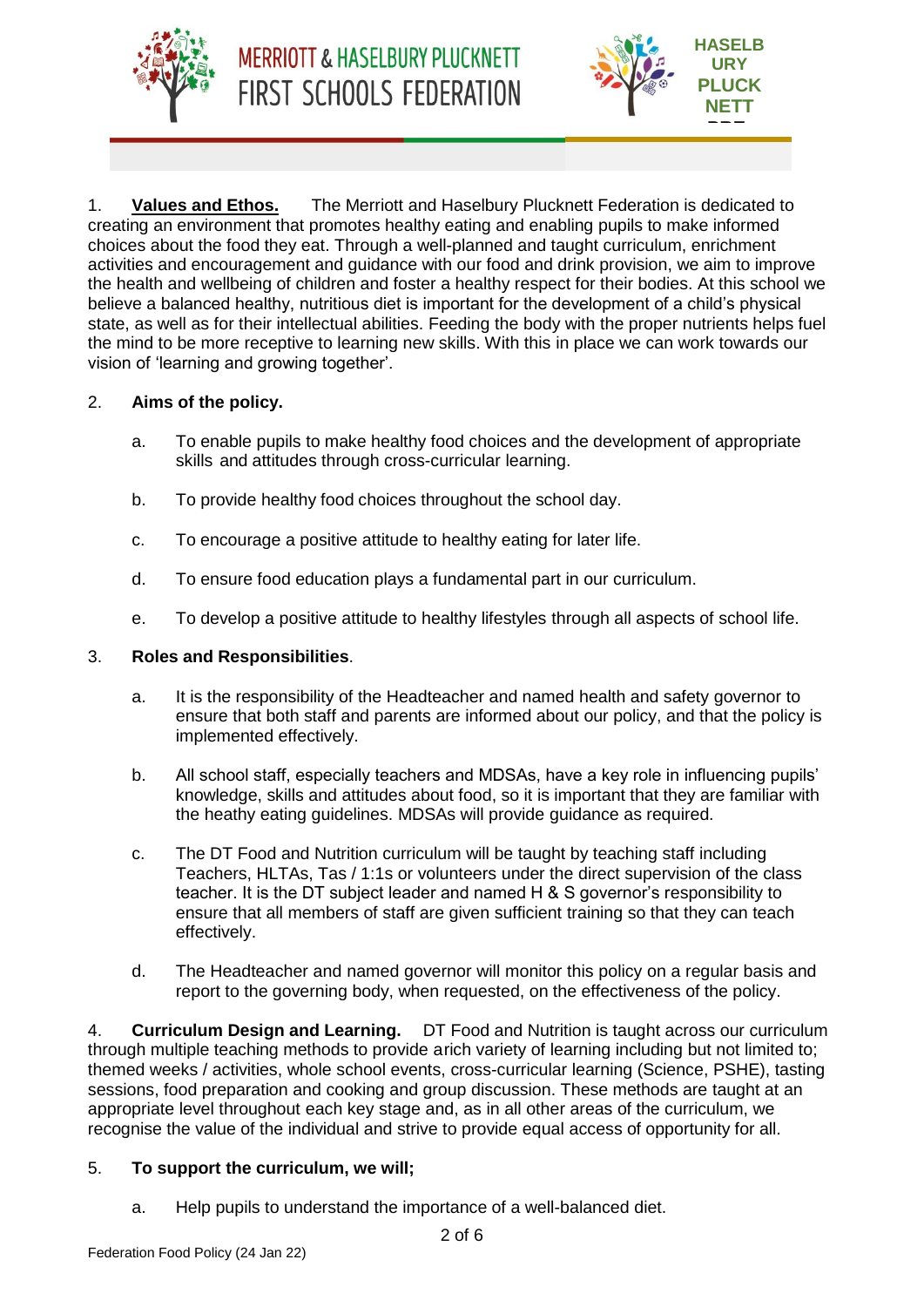



- b. Give pupils the opportunity to plan, prepare and cook healthy, tasty meals.
- c. Give pupils the opportunity to learn about the growing and farming of food and its impact on the environment.
- d. Encouraging pupils to eat and cook with vegetables that they have grown at home and / or within school.

#### 6. **Resources**.

- a. The Merriott and Haselbury Plucknett Federation have access and links to organisations such as Food A Fact Of Life;<https://www.foodafactoflife.org.uk/> and The British Nutrition Foundation;<https://www.nutrition.org.uk/>
- b. We also have the capacity to provide opportunities for children to grow their own fruit and vegetables.
- c. The servery in school provides an area to serve hot meals from safely.

#### 7. **Food and drink provision throughout the school day.**

- a. In 2013 the Government announced new standards for school food which cover all food sold or served in school: breakfast, lunch and after-school meals; and tuck, vending, mid-morning break and after-school clubs.
- b. Hot Lunches. Our hot lunches are prepared by Wadham School who provide us with their annual certificate stating their food meets the National Nutritional Standards for School Lunches.
- c. Break-Time snacks. EYFS and KS1 are provided with a free healthy snack choice and KS2 can bring in a fruit or vegetable snack, as the school understands that snacks can be an important part of the diet of children and can contribute positively towards a balanced diet.
- d. Use of food as a reward. The school encourages a balanced approach to celebrating with food, ensuring a mix of foods high in sugar or fat with foods that are low in sugar or fat.
- e. Occasions to celebrate. We understand it is important to eat healthily, however there are occasions when 'treats' are eaten in moderation and we will support the sharing of party food for birthday celebrations. We encourage a balanced approach to celebrating with food, ensuring a mix of foods high in sugar or fat with foods that are low in sugar or fat.
- f. Drinking water. We will ensure that pupils are encouraged to drink healthy drinks throughout the school day to maintain optimum hydration. The school provides a free supply of drinking water through water dispensers or classroom sinks. Pupils are actively encouraged to bring water bottles from home to use at break times and during lessons if needed. The consumption of water is encouraged regularly by classroom staff in classrooms (at least once in the morning and once in the afternoon) and by lunchtime supervisors at lunchtimes.
- g. When other drinks are provided by school, they should be fruit or vegetable juices, milk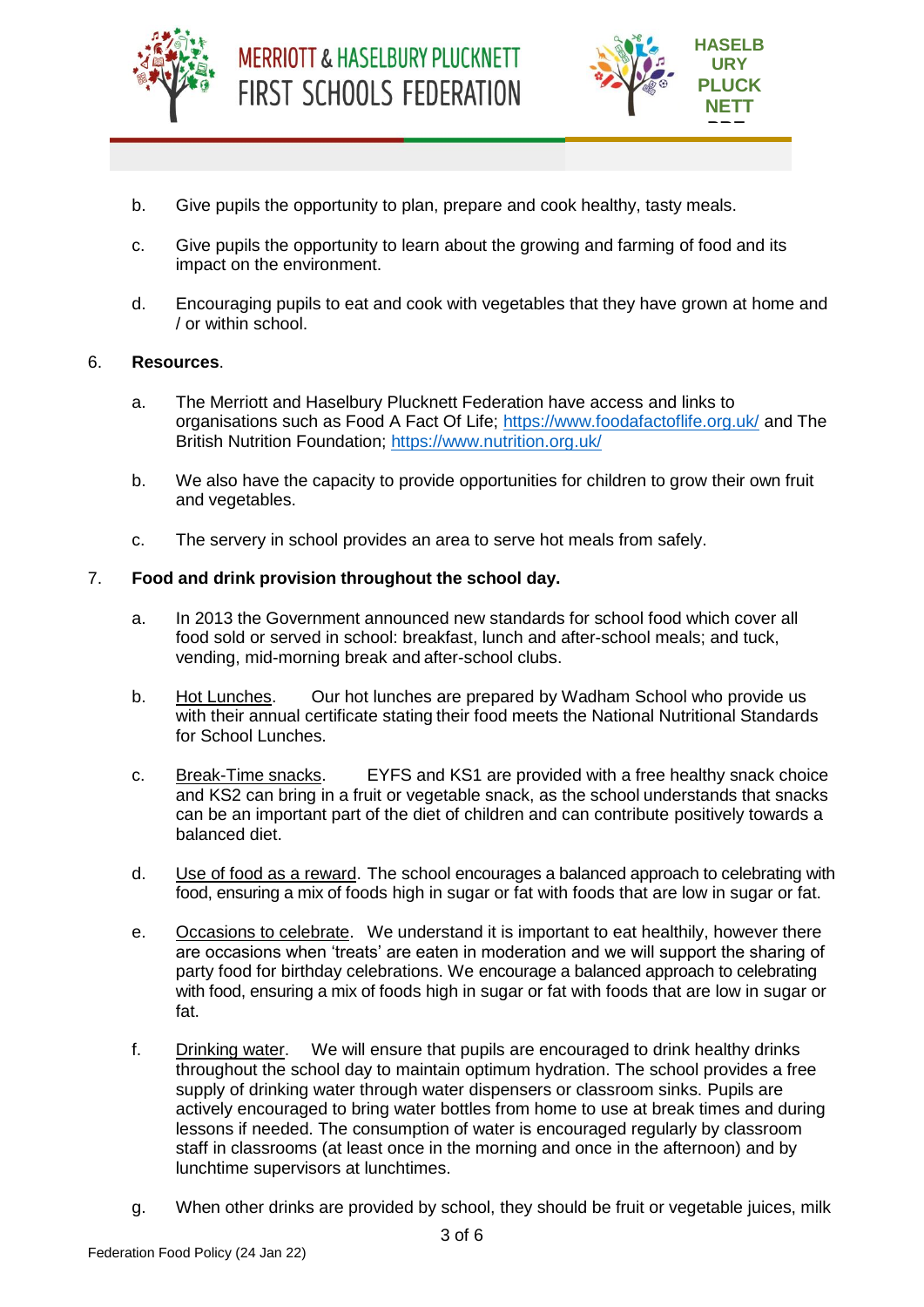





or milk / yoghurt-based drinks. Drinks provided by school should not contain added sugars or sweeteners.

h. We do not permit fizzy and/or energy drinks, fruit juice and cordial are not permitted in class. During lunch times water is freely available with children using school provided drinking cups or their own water bottle.

### 8. **Food and drink brought into school.**

- a. Break-Time Snacks. We advise parents to send children with a healthy snack. This should ideally be a piece of fruit or vegetable. Snacks high in sugar, saturated fat and salt such as chocolate bars and crisps are not actively encouraged. **Nut products are not permitted.**
- b. Packed Lunches. The school encourages parents and carers to provide children with packed lunches that complement the food standards. This is achieved by promoting healthy packed lunch options. Parents are advised that pack lunches should include:
	- i) At least one portion of fruit and one portion of vegetables every day.
	- ii) Meat, fish or other source of non-dairy protein every day.
	- iii) Oily fish such as salmon, at least once every three weeks.
	- iv) A starchy food such as bread, pasta, rice, couscous, noodles, potatoes every day.
	- v) Dairy food such as milk, cheese, yoghurt every day.
	- vi) Healthy drink option
	- vii) **Nut products are not permitted.**

#### c. **Please support us by not including these items in a packed lunch**:

- i) Fizzy Pop.
- ii) Sweets.
- iii) Chocolate bars.
- d. Advice for parents on healthy packed lunches can be found at: <https://www.nhs.uk/change4life/recipes/healthier-lunchboxes>

9. **School Trips**. Pupils will be encouraged to bring a healthy packed lunch along on school trips. Where appropriate a brief reminder of what constitutes a healthy packed lunch will be included in the school trip letter sent out to parents.

10. **Our Eating Environment**. The school hall is used for hot school meals and packed lunches at lunchtimes. It is our belief that meal times are social occasions and that pupils can talk and enjoy these times with their friends. Appropriate crockery and utensils are provided for all hot meals and appropriate table manners and knife and fork skills are practised and adhered to.

#### 11. **Special dietary requirements.**

- a. It is the responsibility of parents to keep the school office up to date with any special dietary requirements as listed below. Please notify the school in writing regarding specific requirements.
- b. Religious and Ethnic groups. The school provide food in accordance with pupils' religious beliefs and cultural practices.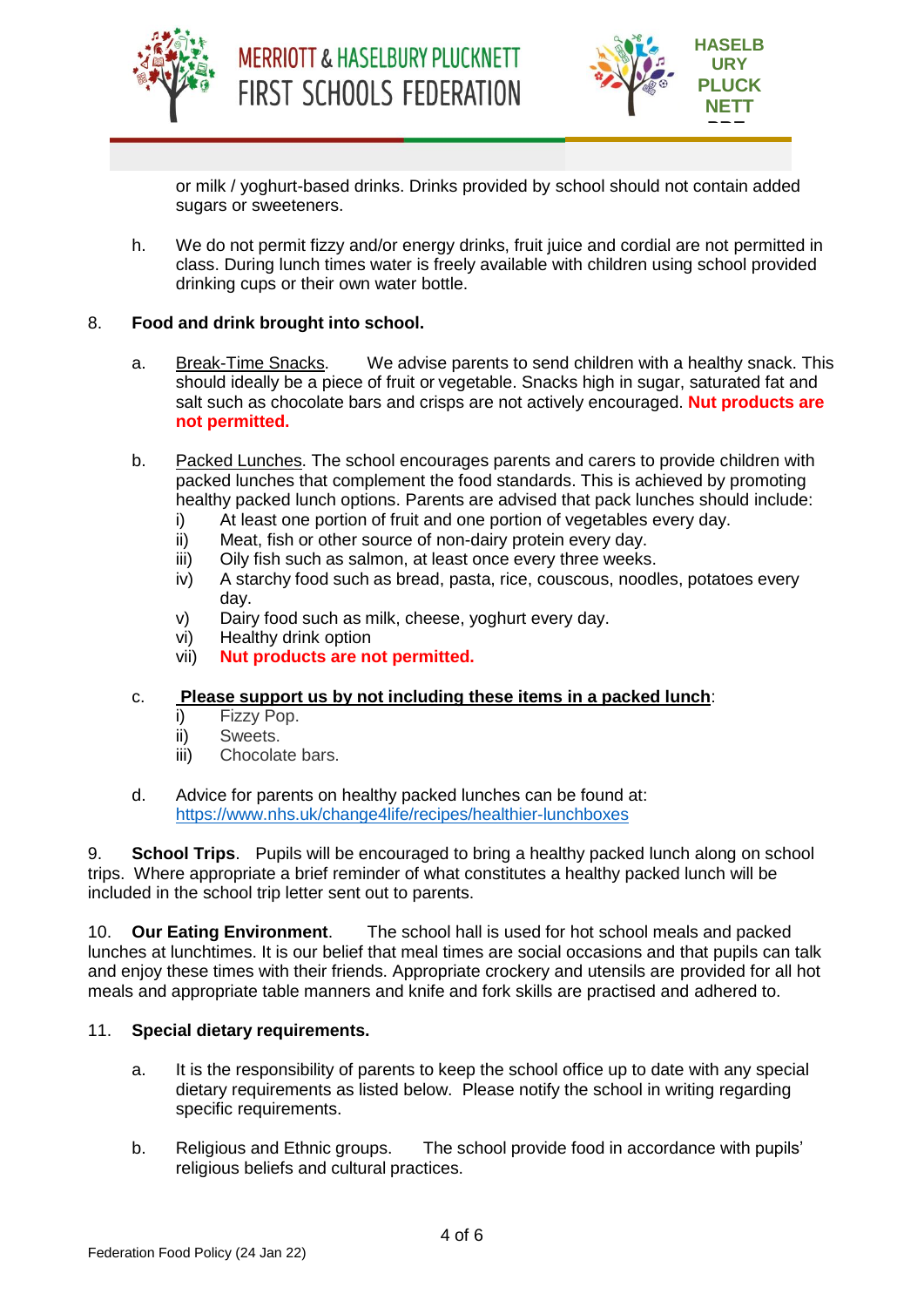



- c. Vegetarians and Vegans. Our hot meal provider offers a daily vegetarian option to order from on the online system. Any vegan requests are managed individually.
- d. Medical. Individual Health Care Plans are created for pupils with special dietary needs / requirements. These document symptoms and adverse reactions, actions to be taken in an emergency, and emergency contact details, along with any particular food requirements. School caterers are made aware of any food allergies/food intolerances/ medical diets and requests for these diets are submitted according to an agreed process.
- e. The school offices keep an up-to-date allergy list and send to all staff members regularly to make surestaff are aware of any religious requirements, allergies or intolerances within their classroom which can be referred to at any time especially when planning the DT Food and Nutrition curriculum.

12. **Our school has a 'No Nuts Policy' in place**. This means we will make sure that nuts are not used in class recipes, advise parents of alternatives to nuts, make sure our hot meal provider does not provide nuts in any of our meals. Staff regularly check pupils' lunch boxes to ensure they are compliant with our 'No Nuts Policy'.

13. **Food Safety**. Appropriate food safety precautions are taken when food is prepared or stored. These vary depending on the food on offer and include: ensuring that adequate storage and washing facilities are available; that food handlers have guidance on food hygiene; and that suitable equipment and protective clothing are available. Temperature of hot meals are recorded on dispatch and before serving. Any food safety hazards are identified and controlled.

14. **Monitoring and evaluation**. This policy will be monitored by the head teacher and catering staff. It will be reviewed every 2 years. If you would like to make any comments about the policy, please feel free to contact us via the school office.

Annex: Lunch Service Food Safety Management System